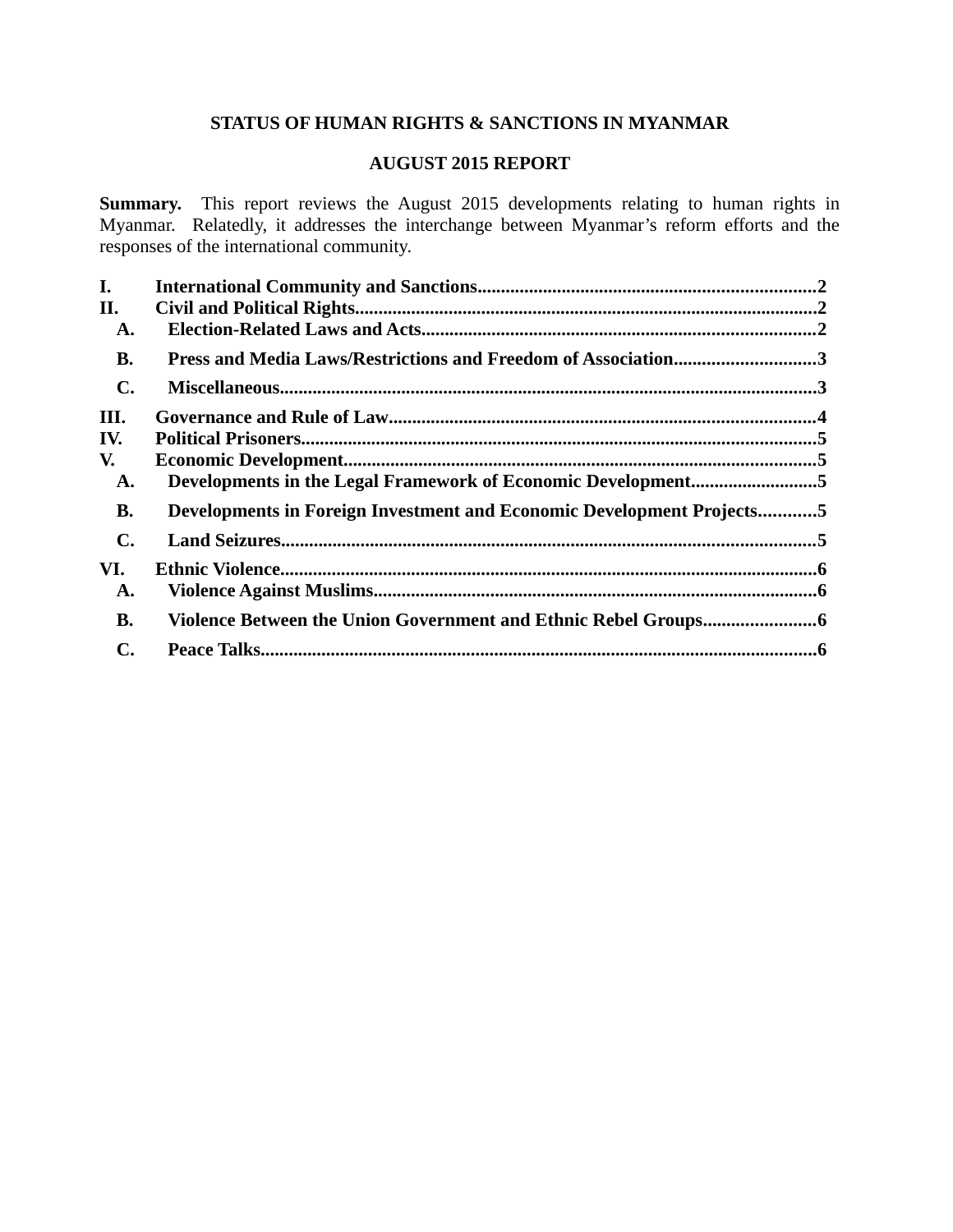#### <span id="page-1-0"></span>**I. International Community and Sanctions**

On August 4, Myanma government appealed for international assistance to help provide needed supplies following the destructive impact of weeks of heavy monsoon rains.<sup>1</sup> Various countries pledged aid within days of the request<sup>2</sup> in the face of devastating flooding which has affected more than a million people. $3$  The government has been accused of taking credit for internationally provided aid to drum up support ahead of the pending November elections.<sup>4</sup>

Indonesian police rescued 45 Myanma fishermen believed to be victims of human trafficking from a hotel in central Jakarta.<sup>5</sup>

Yanghee Lee, the UN human rights envoy, alerted the associated press that the Myanma government had placed prohibitive limits on her ability to access various parts of Myanmar, including Rakhine State.<sup>6</sup> Ms. Lee has been on a five day tour of Myanmar in advance of a report she is scheduled to deliver to the UN General Assembly in October. Myanmar's Ministry of Foreign Affairs responded by blaming restrictions on Ms. Lee's movements on recent weather conditions and accusing her of making statements based on speculation, rather than facts.<sup>7</sup>

Parliament passed two bills that place restrictions on religious conversion and polygamy.<sup>8</sup> The bills will become law if and when they are signed by President Thein Sein. The bills are part of a four-bill package which has been the subject to international condemnation; Yanghee Lee remarked earlier in August that "the package of four race and religious bills clearly violate [international] norms."<sup>9</sup>

The United States-based Carter center, one of the five international observers of Myanmar's national election, issued a list of recommendations to be addressed by the government in advance of the election.<sup>10</sup> Most of the recommendations address issues such as transparency that would encourage a free and fair election.<sup>11</sup> The center also expressed concern about the proposed deployment of additional police for "election security," questioning the purpose and scope of their involvement.<sup>12</sup>

Parliament approved loans from the Asian Development Bank (US\$240 million), ASEAN Infrastructure Fund (US\$20 million) and French Development Agent (€40 million) for various infrastructure development projects.<sup>13</sup>

## **II. Civil and Political Rights**

#### <span id="page-1-2"></span><span id="page-1-1"></span>**A. Election-Related Laws and Acts**

Myanmar's election commission has barred 15 Rohingya candidates from the Democracy and Human Rights Party ("DHRP") from running in the upcoming November elections, declaring them ineligible to run for parliamentary seats because their parents were not Myanma citizens when they were born.<sup>14</sup> DHRP chairman Kyaw Min said that his party plans on appealing the ruling, saying "[it] does not make sense and it lacks a detailed explanation."<sup>15</sup> He did not seem hopeful that the appeal would be successful, fearing that the commission's decision was part of a pervasive effort to disenfranchise the Rohingya community.<sup>16</sup> Rohingya, as "white card" holders, are currently unable to vote in the elections despite being permitted to do so in  $2010$ .<sup>17</sup> In 2010,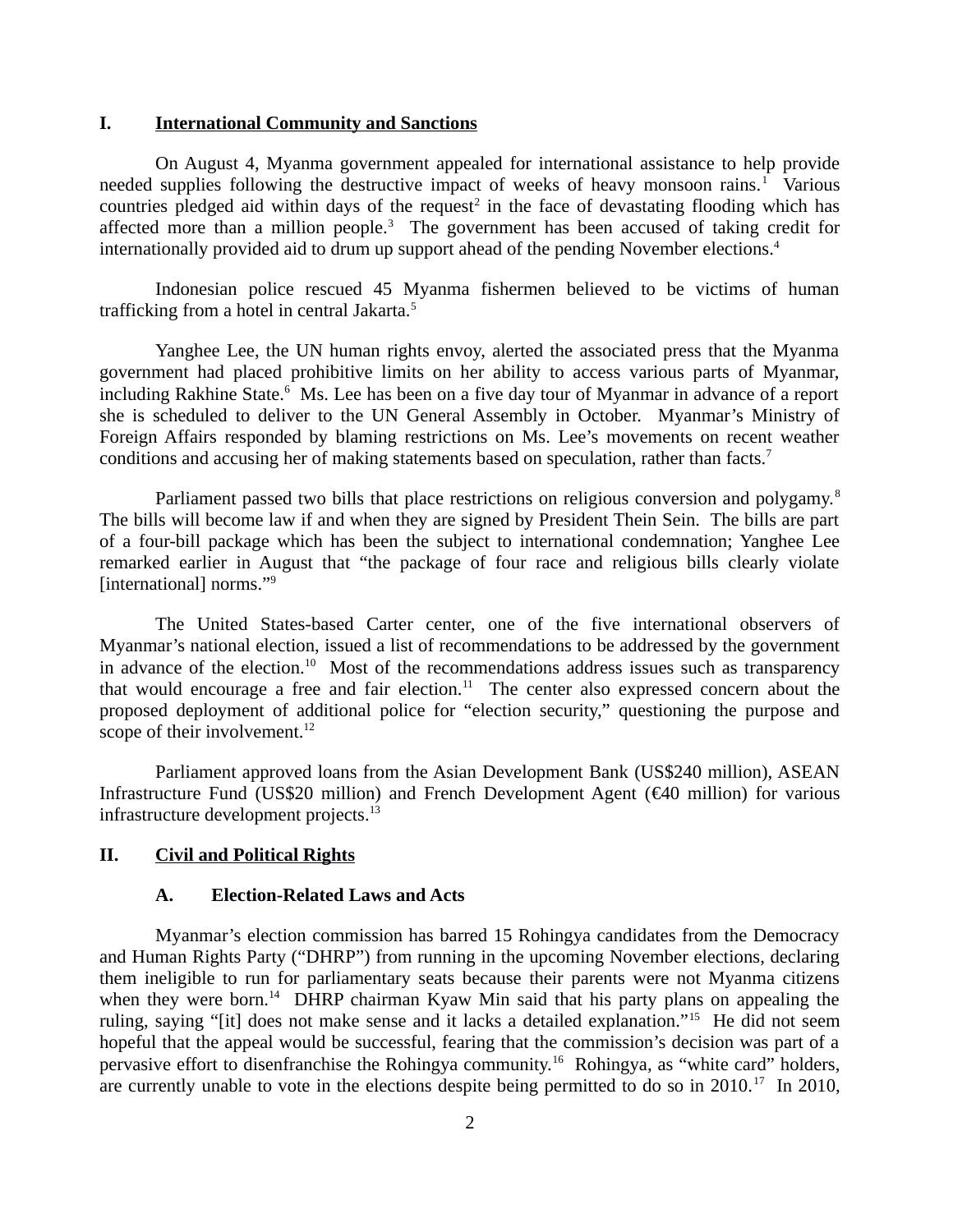white card holders generally supported President Thein Sein and his party. Earlier this year, however, likely feeling pushback from some Buddhist-led groups expressing an anti-Rohingya sentiment, the government revoked the approximately 700,000-strong white card holders' eligibility to vote.<sup>18</sup> Ethnic Rohingya may vote if they are eligible for citizenship under the 1982 citizenship law, but that eligibility is contingent upon identifying as "Bengali" – a condition many Rohingya and human rights groups find disagreeable as it carries the implication that the Rohingya are illegal immigrants from Bangladesh.<sup>19</sup>

Despite the Constitution permitting an election to be postponed in the event that its fairness and accuracy could not be guaranteed due to regional instability, the Ministry of Information has announced that recent disastrous flooding will not delay the November polls.<sup>20</sup> Union Election Commission ("UEC") chairperson Tin Aye said that the UEC is prioritizing the correction of voter lists for the flood-affected areas, and that they would provide refugees from those areas with certificates to vote even if they had lost their national identity cards.<sup>21</sup> He also stated that refugee camps had lists of original voter addresses, and that refugees could register to vote either in the home constituencies or in the camps.<sup>22</sup> If there were to be any postponements, they would be at specific affected polling stations rather than across the whole constituency and affected voters could also cast their ballots early, according to  $\text{tin}$  Aye.<sup>23</sup>

#### <span id="page-2-1"></span>**B. Press and Media Laws/Restrictions and Freedom of Association**

On August 7, police arrested Saw Maung Gyi, a leader of the 88 Karen Generation Student Organization, which assists small farmers in peacefully resisting land confiscations, under section  $17(1)$  of the Unlawful Associations Act, for allegedly providing assistance to a Kayin insurgent.<sup>24</sup> The police further arrested nine farmers and activists who were sleeping at the organization's office and fined them for staying overnight outside their home district without government permission.<sup>25</sup>

On August 27, the Union Election Commission issued free speech restrictions for the 15 minute state-controlled television and radio broadcast segments ahead of the November elections.<sup>26</sup> Political parties must avoid speeches that could cause the disintegration of the Union, fracture national solidarity, infringe on the state's sovereignty or insult or destroy the security and stability of the country.<sup>27</sup> Furthermore, all parties must also avoid defaming the government, using hate speech and misusing nationalism and religion.<sup>28</sup> Candidates must submit their public addresses seven days in advance to be vetted by the UEC and the Ministry of Information.<sup>29</sup> The restrictions have been widely condemned by political parties.<sup>30</sup>

# <span id="page-2-0"></span>**C. Miscellaneous**

In a dramatic turn ahead of the November elections, conservatives in the ruling Union Solidarity and Development Party ("USDP") forced out Shwe Mann, who was the chairman of the party and a possible leading candidate for president.<sup>31</sup> Shwe Mann had been the third most powerful member of the junta that controlled Myanmar until  $2011<sup>32</sup>$  As speaker of the lower house of Parliament in the current government—a role he continues to fill for the time being— Mann has formed an alliance with Nobel Laureate Aung San Suu Kyi, which was thought to make conservative leaders uncomfortable.<sup>33</sup> Security forces have deployed outside party headquarters.<sup>34</sup> This story is continued in Section III below.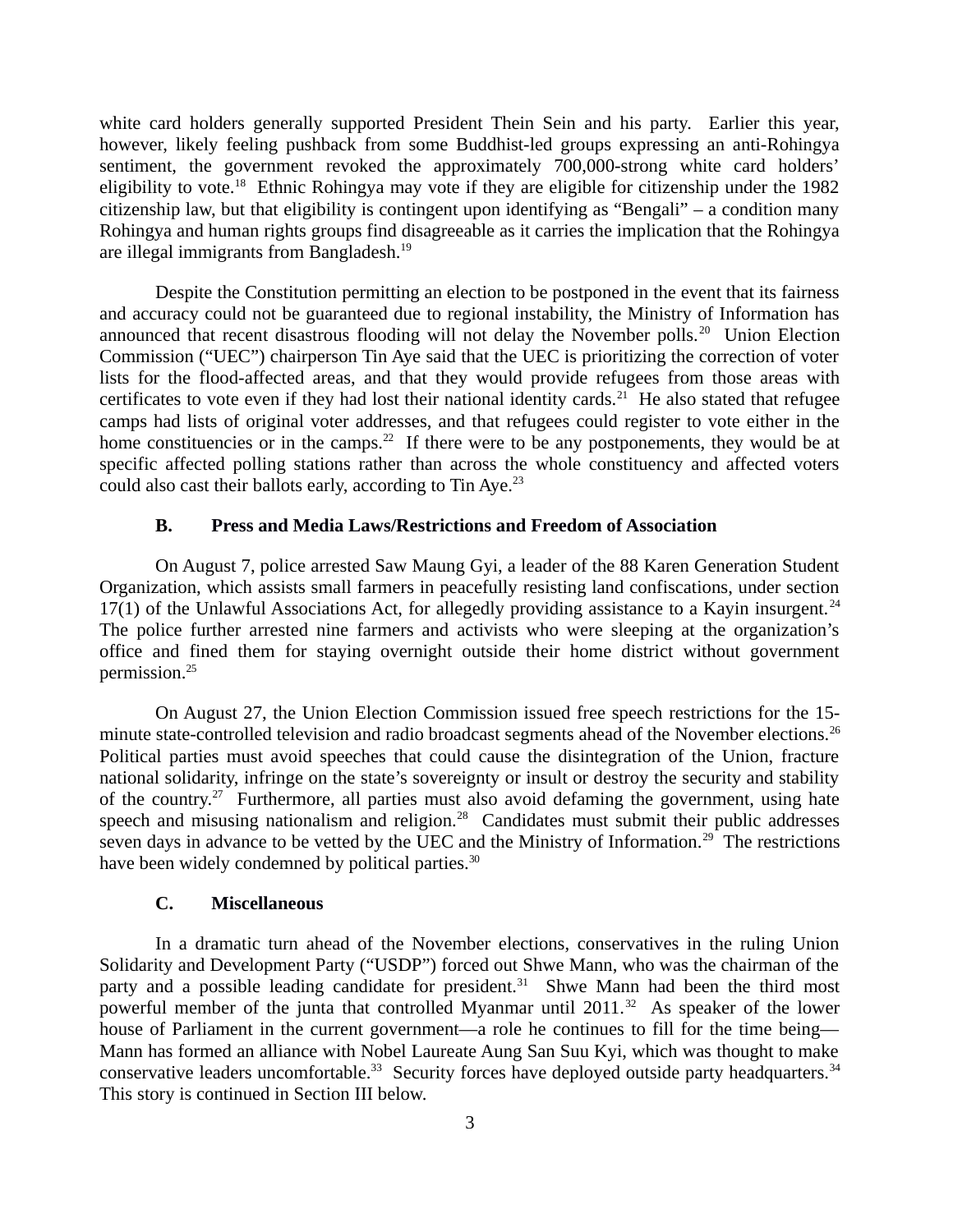#### <span id="page-3-0"></span>**III. Governance and Rule of Law**

The European Union said that it will send a group of over one hundred experts to observe Myanmar's upcoming elections, scheduled for November 8.<sup>35</sup> Although the EU had sent a smaller group to observe the 2012 by-elections, the November observation will be their first comprehensive participation.<sup>36</sup> According to the EU's ambassador to Myanmar, the observation is meant to promote transparency and increase credibility, "to strengthen democracy, the rule of law and human rights."<sup>37</sup> The previous general election, held in 2010, resulted in a victory at the polls for the opposing National League for Democracy ("NLD"), but the result was ignored by the ruling junta. Ahead of this year's election, armed forces Commander-in-Chief Min Aung Hlaing told *The Asahi Shimbun* that "[t]here is no reason for [the army] to refuse the election result," should the NLD win at the polls, signaling an apparent willingness to go along with an increase in democratic freedom and rule of law.<sup>38</sup>

In contrast to this, speaker of the parliamentary lower house and former general Shwe Mann was forcibly removed from his position as chairman of the USDP in a night-time raid of the party's Naypyidaw headquarters by armed troops.<sup>39</sup> Shwe Mann was considered a possible presidential candidate and one who could potentially be an appealing compromise given his informal alliance of sorts with NLD leader Aung San Suu Kyi: whether or not (as some cynics believe) his ulterior motive was simply to strengthen his position against longtime rival President Thein Sein, Shwe Mann has assisted Suu Kyi by, for instance, enabling her to chair the Rule of Law Committee and by entertaining the (seemingly ultimately futile) possibility of amending the Constitution.<sup>40</sup>

Shwe Mann replaced President Sein as chairman of the USDP when he argued that it was unconstitutional to hold both the presidency and chairmanship simultaneously.<sup>41</sup> Following his removal, Shwe Mann was replaced by Htay Oo, another former military man and a hardliner known to be close to former Senior General Than Shwe – an individual some critics suspect is ultimately behind this power play.<sup>42</sup> The Wall Street Journal puts President Sein back in the chairman's seat, and notes that several other ex-military men have been added to the USDP's central committee.<sup>43</sup> According to an anonymous former general, adding military-aligned MPs is a strategy to counter the possible reduction of seats reserved for uniformed military members (currently an effective veto bloc of 25 percent of all MPs).<sup>44</sup> Shwe Mann's son, meanwhile, has stated that his father is not under house arrest as previously thought, and is planning to contest a parliamentary seat in November.<sup>45</sup>

The President extended the state of emergency in effect in the Kokang Self-Administered Zone of Shan State, due to continued fighting between Myanma troops and ethnic Chinese rebels in the northern region.<sup>46</sup> The state of emergency was first declared in February. With this extension, direct military control over the region will continue until mid-November, expiring after the November 8 polls – a fact that has not gone unnoticed by critics, including UN Special Rapporteur on Myanmar, Yanghee Lee, who voiced the concern that "elections may be cancelled for security reasons."<sup>47</sup>

The first of four Rule of Law Centres expected to open this year opened its doors in Mandalay this month.<sup>48</sup> A project pushed by Suu Kyi and backed by the United Nations, the Rule of Law Centres are intended to raise awareness of and provided education in rule of law, with a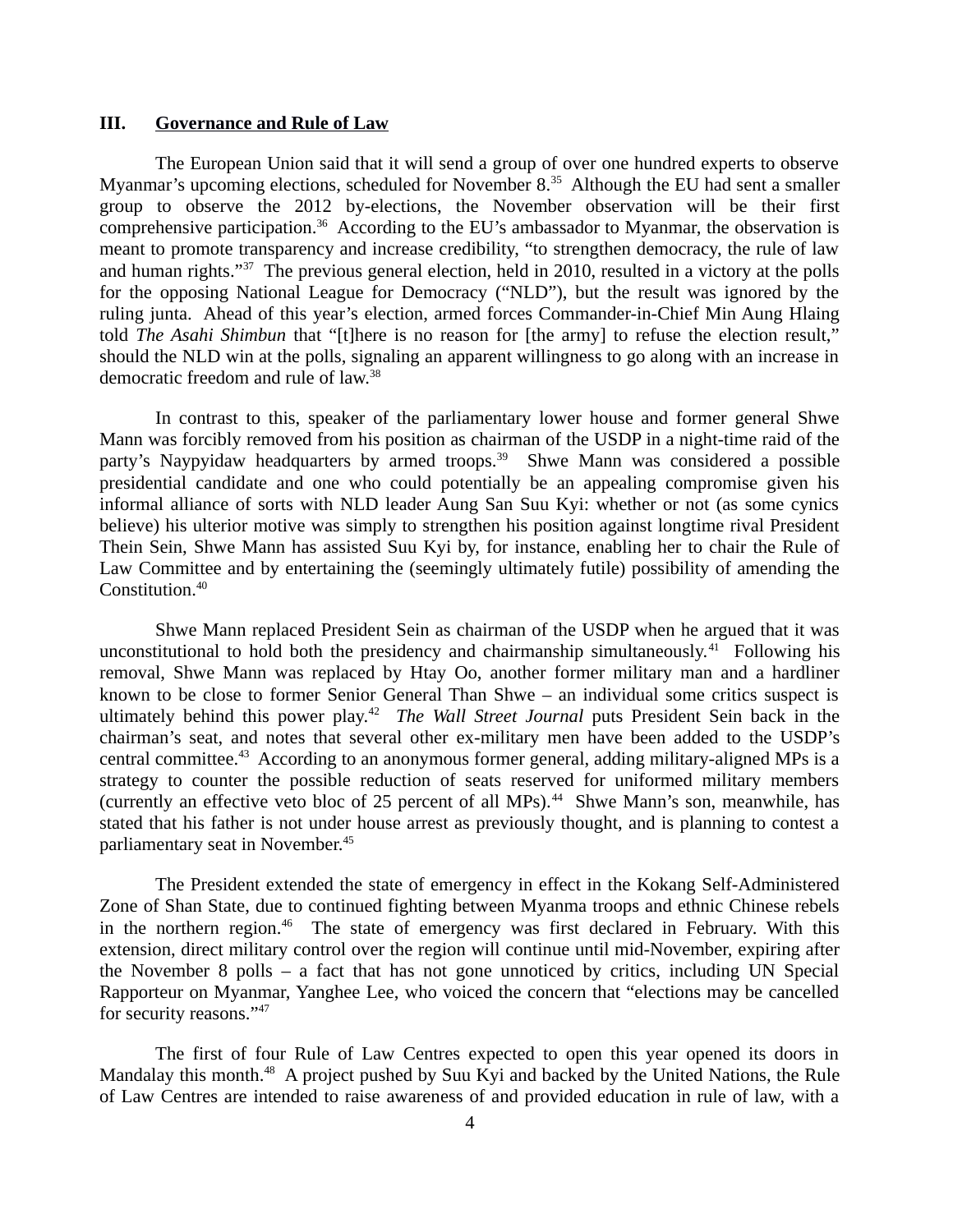focus on Myanmar-specific issues.<sup>49</sup> It is hoped that the Centres – which will provide training in Myanma language rather than English, as is the current informal policy with respect to such education materials – will make a relevant legal curriculum accessible to those seeking it.<sup>50</sup> It is further hoped that the skills and institutional knowledge taught at the Centres will spread organically as attendees carry both with them upon completing the training.<sup>51</sup>

# <span id="page-4-4"></span>**IV. Political Prisoners**

For information with respect to land rights activists in Kayin State facing arrest in connection with their support of local farmers, please see Section V.C below.

Ousted USDP chairman Shwe Mann was thought to be held under house arrest following his removal from the chairmanship earlier in the month, although his son has stated otherwise. For more information, please see Section III above.

#### **V. Economic Development**

## <span id="page-4-3"></span><span id="page-4-2"></span>**A. Developments in the Legal Framework of Economic Development**

In August, Parliament passed legislation setting a minimum wage of 3,600 kyat (US\$2.80) for an eight-hour work day.<sup>52</sup> The measure was supported by several prominent garment companies, including Hennes & Mauritz and Gap Inc.<sup>53</sup> The new minimum wage became effective on September 1 and is expected to give Myanmar's garment industry a competitive advantage over garment makers in Vietnam and Cambodia.<sup>54</sup>

However, last month Parliament failed to adopt the Myanmar Investment Law, which would have reduced various restrictions on foreign direct investment and which was drafted with the assistance of the International Finance Corporation.<sup>55</sup> In addition, revisions to the Myanmar Companies Act did not pass.<sup>56</sup> Legislative action on these items is not expected to occur before the national elections on November 8.<sup>57</sup>

#### <span id="page-4-1"></span>**B. Developments in Foreign Investment and Economic Development Projects**

Royal Dutch Shell plc and other parties have reached an agreement to develop a liquefied natural gas terminal at the Dawei special economic zone in Myanmar's Tanintharyi region.<sup>58</sup>

Myanmar recently engaged Citi and Standard Chartered as advisors in obtaining the country's first-ever credit rating from the major global credit rating agencies.<sup>59</sup> Although Myanmar's credit rating is expected to debut below investment grade, the move is significant because it will provide more information about Myanmar to potential investors and potentially improve investor confidence.<sup>60</sup>

# <span id="page-4-0"></span>**C. Land Seizures**

Human Rights Watch ("HRW") concluded this month that land rights activists are Myanmar's newest political prisoners.<sup>61</sup> In support of this conclusion, HRW cited the "arbitrary" arrest of a prominent land rights activist in Kayin State.<sup>62</sup> At about midnight on August 7, police arrested Saw Maung Gyi, a leader of the 88 Karen Generation Student Organization. $63$  Gyi was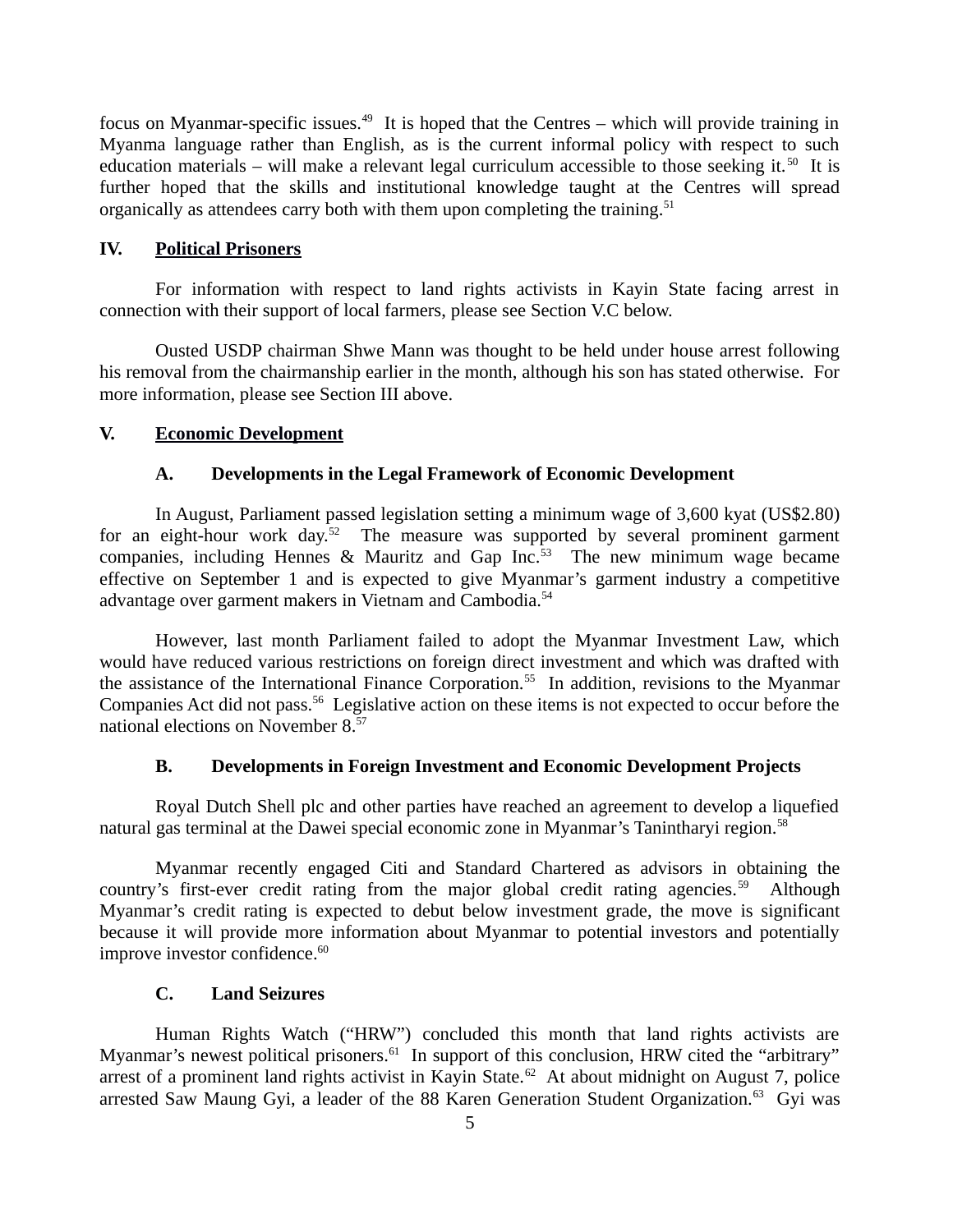charged with providing assistance to a man the police claim is an insurgent.<sup>64</sup> If convicted, he will face a two-or-three-year prison sentence.<sup>65</sup> To further harass the Kayin activist organization, police arrested nine farmers and activists that same night who were sleeping at the Kayin organization's office, and fined them for staying overnight outside their home district without government permission.<sup>66</sup>

HRW cites additional evidence that shows regular government harassment of land activists in Karyin State.<sup>67</sup> Twenty-seven people were arrested in Kayin State in June of this year.<sup>68</sup> Their crime—for which they face up to seven years in prison—was violating the Forest Law by building huts on land they believed was theirs.<sup>69</sup> Another 13 people were arrested for peacefully protesting land confiscations.<sup>70</sup>

Elsewhere, in Mandalay Region's Amarapura township, residents have sent the region's chief minister a letter of complaint over land seized in 2000 for use as a cemetery.<sup>71</sup> The operation of a cemetery at that site is additionally problematic because it is adjacent to a university.<sup>72</sup>

## **VI. Ethnic Violence**

## <span id="page-5-3"></span><span id="page-5-2"></span>**A. Violence Against Muslims**

Myanmar was hit by heavy floods in early August, causing President Sein to declare a state of emergency in four regions – Chin, Magwe, Sagain and Rakhine.<sup>73</sup> While thousands of people were sheltering in monasteries, reports claimed that Rohingya Muslims were turned away from shelters.<sup>74</sup> After Rohingya took shelter in abandoned schools and community centers, security forces rushed to the scene to remove them, assaulting many in the process.<sup>75</sup> Some were told that these buildings were meant to shelter "those who belong to this country," referring to the majority Rakhine Buddhist population.<sup>76</sup> The Rohingya were forced to flee to hilly areas, which can become dangerous during the monsoon season.<sup>77</sup>

# <span id="page-5-1"></span>**B. Violence Between the Union Government and Ethnic Rebel Groups**

As peace negotiators continued to insist that a nationwide ceasefire was near, clashes reportedly broke out in late August in Shan and Kachin states ahead of a planned meeting between a handful of ethnic armed groups, President Sein and Senior General Min Aung Hlaing.<sup>78</sup>

The Ta'ang National Liberation Army ("TNLA") said fighting with the Myanma Army took place in an area of the TNLA's control in Namhsan Township, Shan State, with the TNLA claiming to have killed two government soldiers after coming under attack at the village of Nang Kay.<sup>79</sup> Tar Bong Kyaw, the TNLA's general secretary, reported that clashes had occurred almost every day for a week amidst an increased deployment of Myanmar army troops in the area.<sup>80</sup>

# <span id="page-5-0"></span>**C. Peace Talks**

A ninth round of peace talks ended in a stalemate earlier this month, as the two sides remained at odds over the number of insurgent armies to be included in a proposed nationwide cease-fire agreement. $81$  Negotiators were otherwise able to finalize a draft cease-fire agreement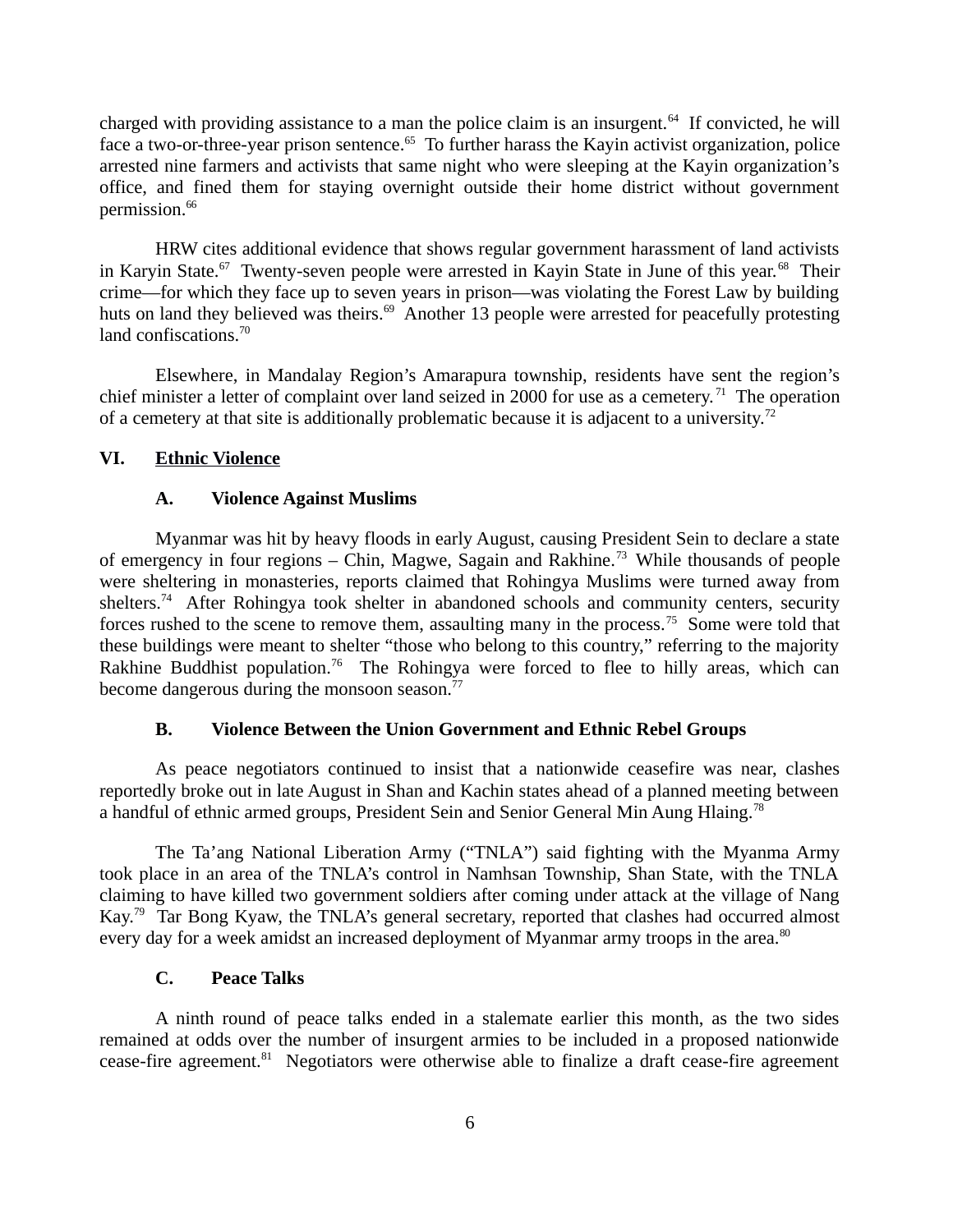during the two-day talks in Yangon, but were unable to agree on whether the pact would include 15 or 21 armed ethnic groups. $82$ 

At issue was the government's refusal to recognize certain ethnic groups, such as the TNLA, the Myanmar National Democratic Alliance Army ("MNDAA") and the Arakan Army ("AA"), all of which have had recent skirmishes with the Myanmar army. $83$  These three groups had made a collective peace offer to the government, "with the view that if our three groups cease fire with the government, it would contribute to and expedite the nationwide ceasefire process and political dialogue," according to Mai Phone Kyaw, the TNLA secretary.<sup>84</sup> The groups viewed their offer as demonstrating their intent "to show the people and other stakeholders that [the] ethnic armed groups are really desirous of peace and seriously committed to finding a political solution."<sup>85</sup> The government refused the offer, however, and insisted on bilateral agreements with these unrecognized groups.<sup>86</sup>

Talks resumed in mid-August, after which the Karen National Union ("KNU") had decided to sign the nationwide agreement as other rebel groups considered whether to sign the agreement. $87$ The KNU stated that for the organizations not able to sign the nationwide agreement (since the government still had not accepted the principle of all groups signing at the same time), the KNU would "attempt to gain a guarantee for them politically, militarily and with the right to humanitarian assistance."<sup>88</sup>

In response to the KNU's willingness to sign, Aung San Suu Kyi reportedly expressed to Major Htoo Htoo Lay of the KNU her opinion that armed ethnic groups should not rush into signing the ceasefire agreement, and that groups may have to consider not signing the agreement until after the November general election. $89$  Suu Kyi later clarified her remarks, saying that she wished to see the ceasefire agreement concluded as soon as possible but wanted to ensure that it would be "meaningful."<sup>90</sup>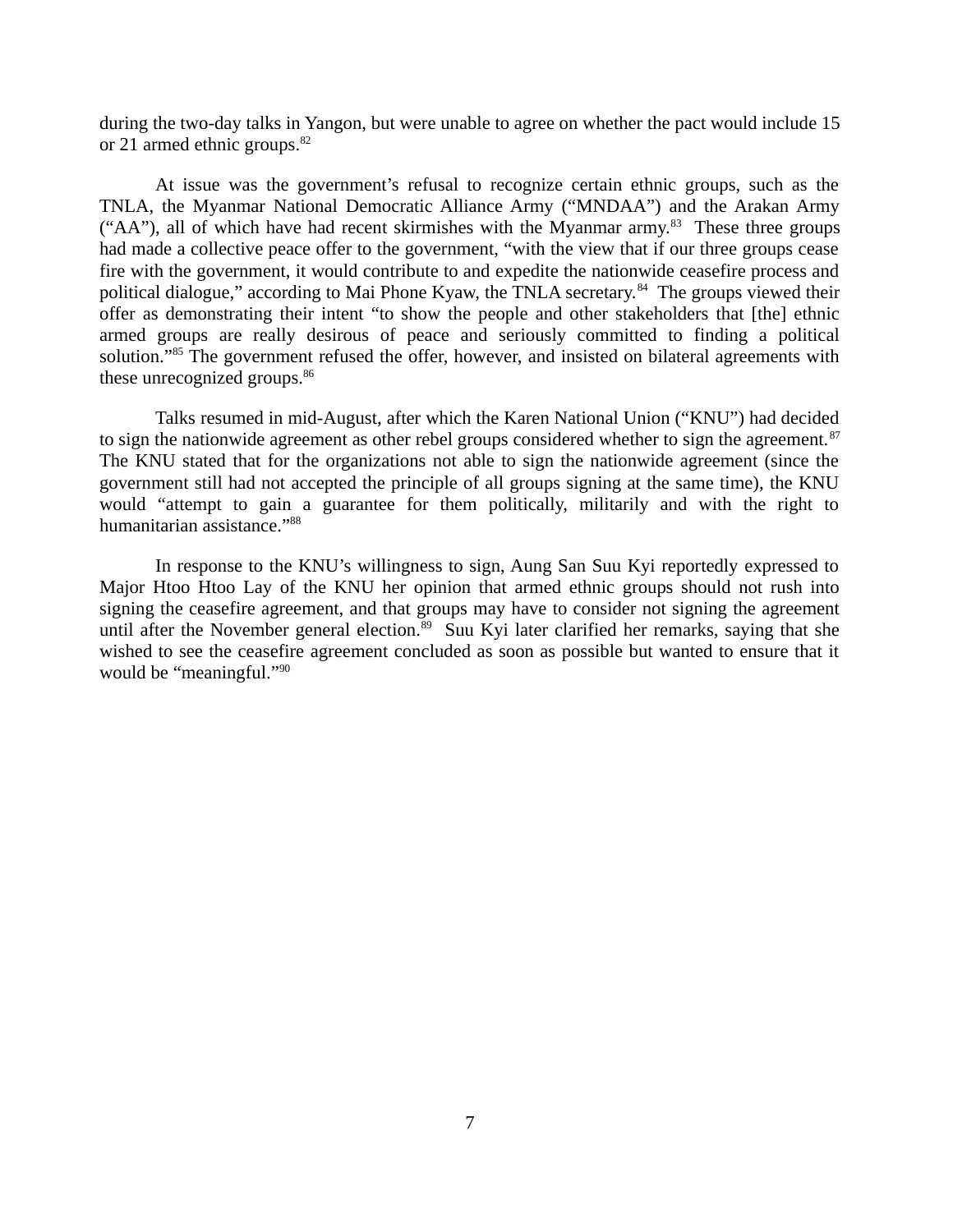- 1 The Irawaddy, August 4, 2015: http://www.irrawaddy.org/burma/burma-appeals-for-international-assistance-for-flood-relief.html.
- 2 The Irawaddy, August 6, 2015: http://www.irrawaddy.org/burma/international-aid-pledges-continue-in-wake-of-flood-crisis.html.
- 3 The Irawaddy, August 10, 2015 http://www.irrawaddy.org/burma/burma-floods-over-1-million-people-affected-nearly-100-
- dead.html.
- 4 Myanmar Times, August 17, 2015 http://www.mmtimes.com/index.php/national-news/16013-government-accused-of-takingcredit-for-un-aid.html.
- 5 The Irawaddy, August 6, 2015: http://www.irrawaddy.org/burma/45-burmese-fishermen-rescued-suspected-traffickingvictims.html.
- 6 The Irawaddy, August 7, 2015: http://www.irrawaddy.org/burma/govt-hampers-mandate-of-yanghee-lee.html.
- 7 The Irawaddy, August 13, 2015: http://www.irrawaddy.org/burma/foreign-ministry-rejects-mandate-of-un-rights-envoy.html.
- 8 The Irawaddy, August 20, 2015: http://www.irrawaddy.org/election/news/burma-parliament-approves-contentious-race-andreligion-bills.
- 9 *Id*.
- 10 Myanmar Times, August 21, 2015: http://www.mmtimes.com/index.php/national-news/16103-carter-center-raises-electionconcerns-after-six-month-mission.html.

11 *Id*.

12 *Id*.

- 13 Myanmar Times, August 28, 2015 http://www.mmtimes.com/index.php/national-news/16202-parliament-approves-more-than-300m-in-soft-loans.html.
- 14 UCA News, August 31, 2015: http://www.ucanews.com/news/in-myanmar-rohingya-candidates-barred-fromelection/74172.
- 15 *Id*.
- 16 *Id*.
- 17 *Id*.
- 18 *Id*.
- 19 *Id*.
- 20 The Nation, August 7, 2015: http://www.nationmultimedia.com/breakingnews/Floods-wont-stop-election-in-Myanmar-30266192.html.
- 21 *Id*.
- 22 *Id*.

23 *Id*.

- 24 Burma News International, August 17, 2015: http://bnionline.net/news/mizzima/item/703-land-rights-activists-are-newestpolitical-prisoners-hrw.html .
- 25 *Id.*
- 26 Myanmar Times, September 1, 2015: http://www.mmtimes.com/index.php/national-news/16239-parties-condemn-uecrestrictions.html.
- 27 *Id.*
- 28 *Id.*
- 29 *Id.*
- 30 *Id.*
- 31 New York Times, August 13, 2015: http://nyti.ms/1P8peE9.
- 32 *Id.*
- 33 *Id.*
- 34 *Id.*

35 The Mizzima, August 22, 2015: http://mizzima.com/news-election-2015-election-news/eu-agrees-observe-myanmar-landmarkelection.

36 *Id*.

37 *Id*.

- 38 The Asahi Shimbun, August 22, 2015: http://ajw.asahi.com/article/asia/around\_asia/AJ201508220037.
- 39 The Independent, August 13, 2015: http://www.independent.co.uk/news/world/asia/burmas-move-towards-democracy-suffers-
- setback-after-putsch-sees-aung-san-suu-kyi-ally-thura-shwe-mann-ousted-from-ruling-party-10454563.html.
- 40 *Id*.
- 41 *Id*.

42 *Id*.

- 43 The Wall Street Journal, August 14, 2015: http://www.wsj.com/articles/myanmar-military-strengthens-grip-over-ruling-party-aselection-nears-1439565458.
- 44 *Id*.
- 45 Radio Free Asia, August 14, 2015: http://www.rfa.org/english/news/myanmar/son-08142015181420.html.
- 46 Yahoo News, August 19, 2015: http://news.yahoo.com/myanmar-extends-emergency-rule-strife-hit-region-072326496.html.

47 *Id*.

48 Myanmar Times, August 18, 2015: http://www.mmtimes.com/index.php/national-news/16027-centres-to-breathe-life-into-rule-oflaw.html.

49 *Id*.

50 *Id*.

51 *Id*.

- http://www.reuters.com/article/2015/08/29/us-myanmar-economy-wages-idUSKCN0QY0A620150829
- 53 *Id*.
- 54 *Id*.

<sup>52</sup> Reuters, "Myanmar Sets \$2.80 Daily Minimum Wage in Bid to Boost Investment," Sept. 8, 2015: